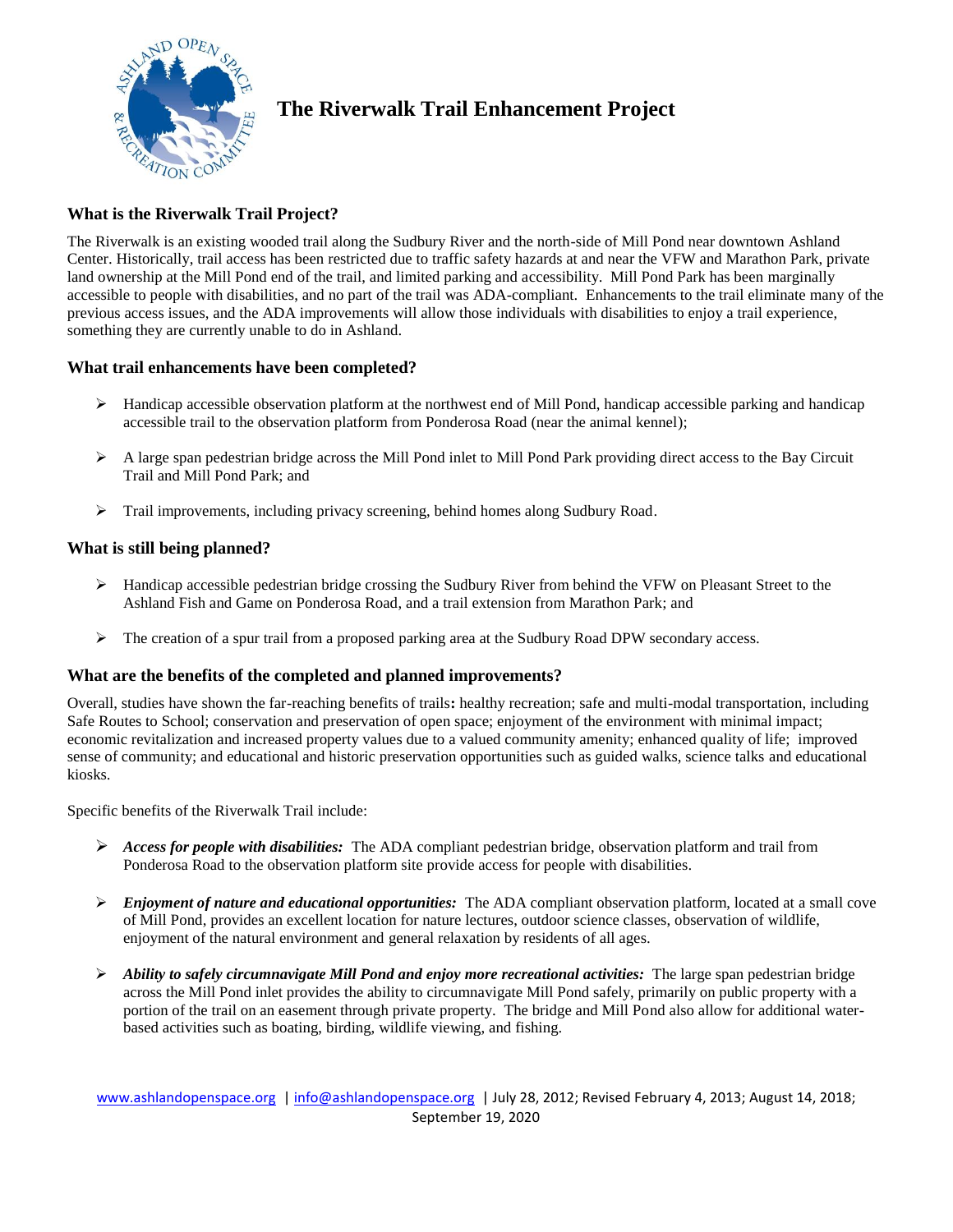- *Mill Pond Park expansion and improved parking:* The expansion of Mill Pond Park and the parking lot encourage increased use of the park, an amenity close to downtown.
- *Connecting downtown and key recreation destinations:* The trail extends pedestrian access to downtown Ashland and existing recreational areas (e.g., Gryncel Park, 2 boat launches along the Sudbury River, Mill Pond Park, recreation fields at the Ashland Fish and Game property and fishing pond, Marathon Park, and the VFW play area). When the proposed VFW bridge is completed, the trail will provide a direct link to the existing MBTA public transportation portal through the Marathon Park trail extension.
- *Enhanced the Riverwalk section of the regional Bay Circuit Trail:* In addition to its value as part of Ashland's open space and recreation facilities, the Riverwalk Trail is a vital part of the Bay Circuit Trail, a 200-mile regional trail extending through 34 towns in eastern Massachusetts. This permanent recreation trail and greenway corridor links parks and open spaces that surround metropolitan Boston from Ipswich and Newbury in the north to Duxbury and Kingston in the south. Ashland is a vital link in this trail. The Riverwalk makes the Ashland section of the Bay Circuit Trail more enjoyable, scenic and accessible, and makes Ashland a more desirable place to visit.